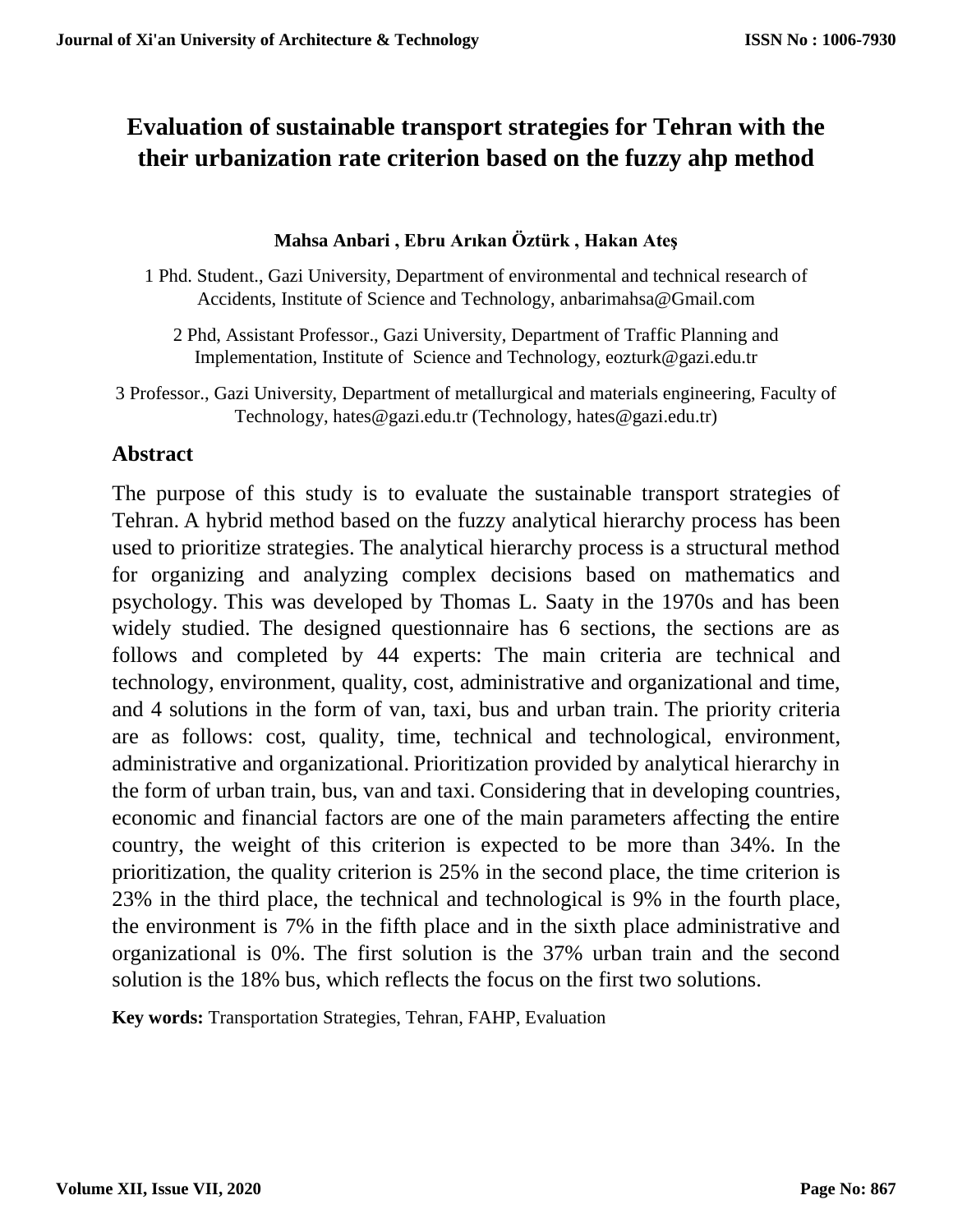# **1. Introduction**

Today, in many large cities, traffic congestion, air pollution, wasting time on the route of people's daily trips, increasing fuel consumption and vehicle depreciation, etc. are among the most important challenges for urban management that of course each of which is somehow related to the growing population and, consequently, the development of cities and the imbalance between existing transportation facilities and the increasing demand for travel and travel time. In order to solve traffic problems and socio-economic and environmental problems therefrom, it is necessary to have a well-equipped and efficient public transportation system because meeting the potential demand for transportation, especially in developing countries, depends on the development of this system. A public transportation system, in terms of the number of same displaced passengers, has a lower level than a private car, and consumes less energy and less time. Therefore, in addition to being able to reduce traffic congestion, it also plays a very important role in reducing air pollution. At the same time, it is cost-effective whit less operating cost. Therefore, the public transportation system is more important as an efficient solution in this regard, which, unlike personal vehicles, it is available to all people in the community, all low-income groups benefit from it, and they also play an effective role in solving the problems caused by traffic congestion. Improving and choosing a public transportation system to improve its efficiency is a major step towards reducing travel time, and in this regard, the design of the system is in the first place. The goal of the design of a public transportation system is firstly to improve the system for existing users and, secondly, to attract personal transport passengers. The actual and potential benefits of this discussion have drawn the attention of many experts, and thus this section of transportation engineering and urban planners, along with other parts, is developing and expanding. In this regard, new types have been created which, by utilizing today's world-class technology and providing a secure, high reliability, easier, cheaper, cleaner set, have encouraged more people to use public transportation and, at top of them, fast systems which leads to become possible all or part of the benefits mentioned (Celik & Akyuz, 2018) & (Buwana, Hasibuan & Abdini, 2016).

# **2. Literature**

Celik et al. (2018) examined AHP and Fuzzy Type 2 TOPSIS methods for decision-making problems in marine transport engineering. The duration of loading (loading or unloading) operations for ship-owners and port administrators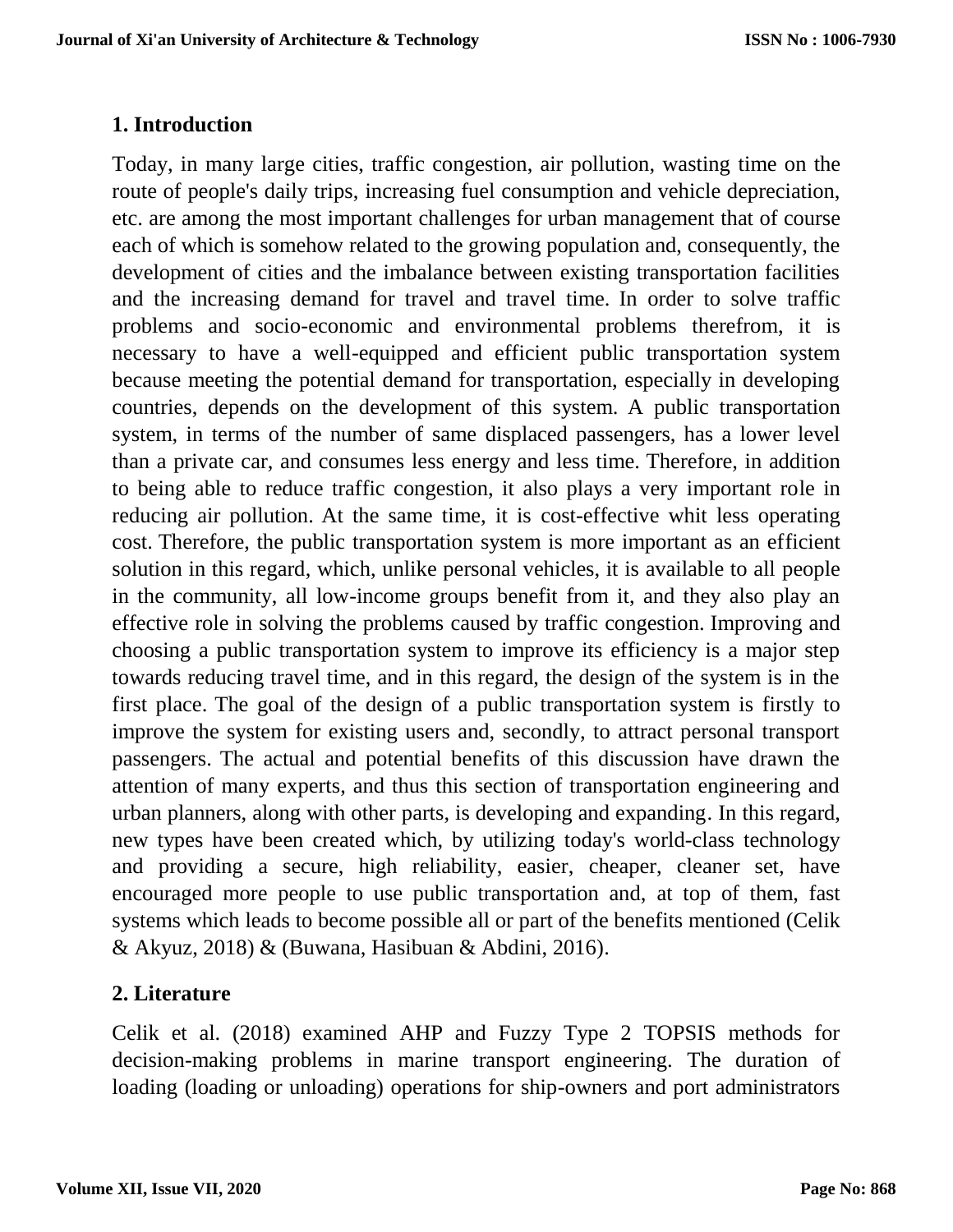since the moment of unemployment in the terminal significantly increases to the cost of transportation services ( Celik & Akyuz, 2018).

Azimfard et al. (2018) reviewed the selection of transportation countries for the Iranian steel industry at three levels using the AHP and TOPSIS methods. The results of this research can help steel industry managers to confront the problem of large-scale transportation choices. In addition, the approach presented in this study can help other industry managers to select and evaluate their suppliers ( Azimifard, Moosavirad & Ariafar, 2018).

Soner et al. (2017) examined the application of AHP and VIKOR methods in the fuzzy 2-type environment in transport. While AHP and VIKOR provide a comprehensive framework to solve decision issues in the transportation industry, they are able to cope with the uncertainty in decision-maker language evaluation. The proposed approach is designed with the selection problem, since the structure of ships carrying porters is very important for preventing water penetration and protecting cargo from external damage ( Soner, Celik & Akyuz, 2017).

Buwana et al. (2016) has reviewed alternative choices for the sustainable transport system in Kaesong. The city of Kaesong is the capital of the Kaytinan region, which has 128.906 hectares. The results of the analysis show the most suitable alternative to integrated road transport systems. Implementing this alternative by creating integrated transport locations in the city can reduce public transport users and increase CO2 emissions ( Buwana, Hasibuan & Abdini, 2016).

Özkır et al. (2012) examined the fuzzy assessment framework for selecting transport investment projects in Turkey. We then recommend a fuzzy linear programming model to select the best protocol under uncertain cost. A real case study was conducted to demonstrate the effectiveness of the proposed method .( Özkır & Demirel, 2012).

Nguyen et al. (2015) have reviewed the reducing complexity of transport projects using the fuzzy analytical hierarchy process. Complexity as a criterion enables managers to anticipate the potential problems of complex transportation projects. As a result, scarce resources are thoroughly included among transportation projects within a company's portfolio .( Nguyen, Nguyen, Le-Hoai & Dang, 2015).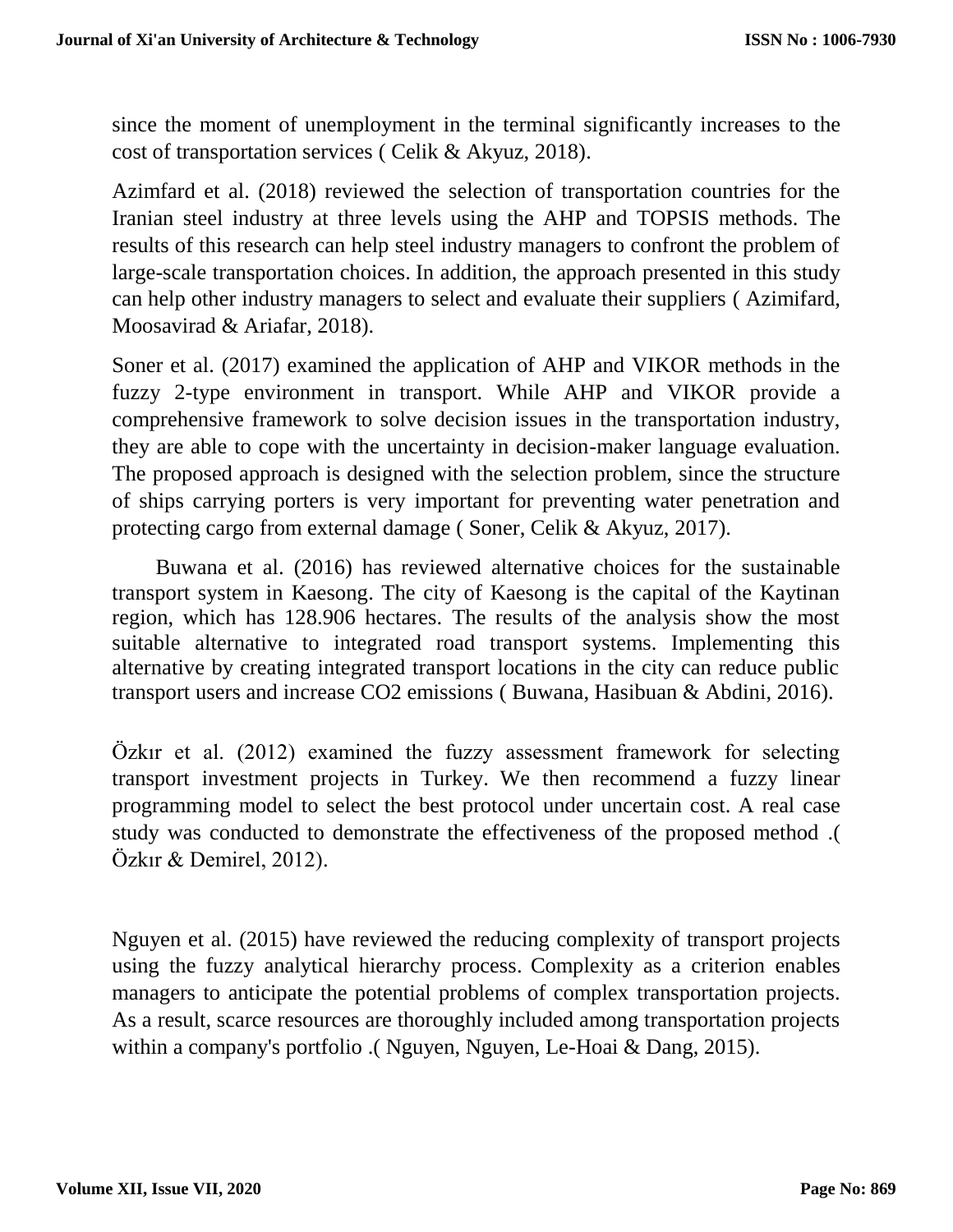Odeyale et al. (2014) have evaluated the performance and selection of the best method of transportation in the metropolis of LAGOS (Odeyale, Alamu & Odeyale 2014). Despodov et al. (2011) have used the AHP method to select a transportation system in mine planning. This paper specifies the use of the AHP method in choosing an optimal transport system in a basic routing (Despodov, Mitić, & Peltečki, 2011).

Kumru et al. (2014) examined the application of the analytical hierarchy process in choosing the type of transportation for a supplies company. The results of this study indicate that rail transport, which is not widely used in Turkey, is an alternative and convenient means for transportation ( Kumru & Kumru, 2014).

Kopytov et al. (2013) have investigated a multivariate selection of transport variables in the city. The presented research has shown that using global optimization criteria, one can create a global approach to the task of choosing the best alternative for different types ( Kopytov & Abramov, 2013).

Ullah et al. (2018), prioritization of options for pakistan's road transport division: Multi-criteria decision analysis has been investigated. In addition to ranking and prioritizing the three fuel technologies, the results of the proposed decision framework are significant for the development of a policy on the use of various fuels in Pakistan's transport sector( Ullah, Hamid & Shakoor, 2018).

Manupati et al. (2018) have investigated a multi-criteria decision-making methodology for urban transport reconstruction in southern India. In addition, the effectiveness of the proposed method for urban reconstruction in southern India is illustrated by a real case study of life. Finally, we determine that the results will help politicians to begin urban redevelopment in southern India (Manupati, Ramkumar & Samanta, 2018).

Carli et al. (2018) have investigated multi-criteria decision making for assessing sustainable urban transport systems. Based on the characteristics of analytical hierarchy process, the results show that although a particular region is ranked in the first place, the result of maximizing the efficiency and effectiveness of measures is essential for the sustainable development of transport of energy, water and environmental systems throughout the city (Carli, Dotoli & Pellegrino, 2018).

# **3. Fuzzy analytical hierarchy process**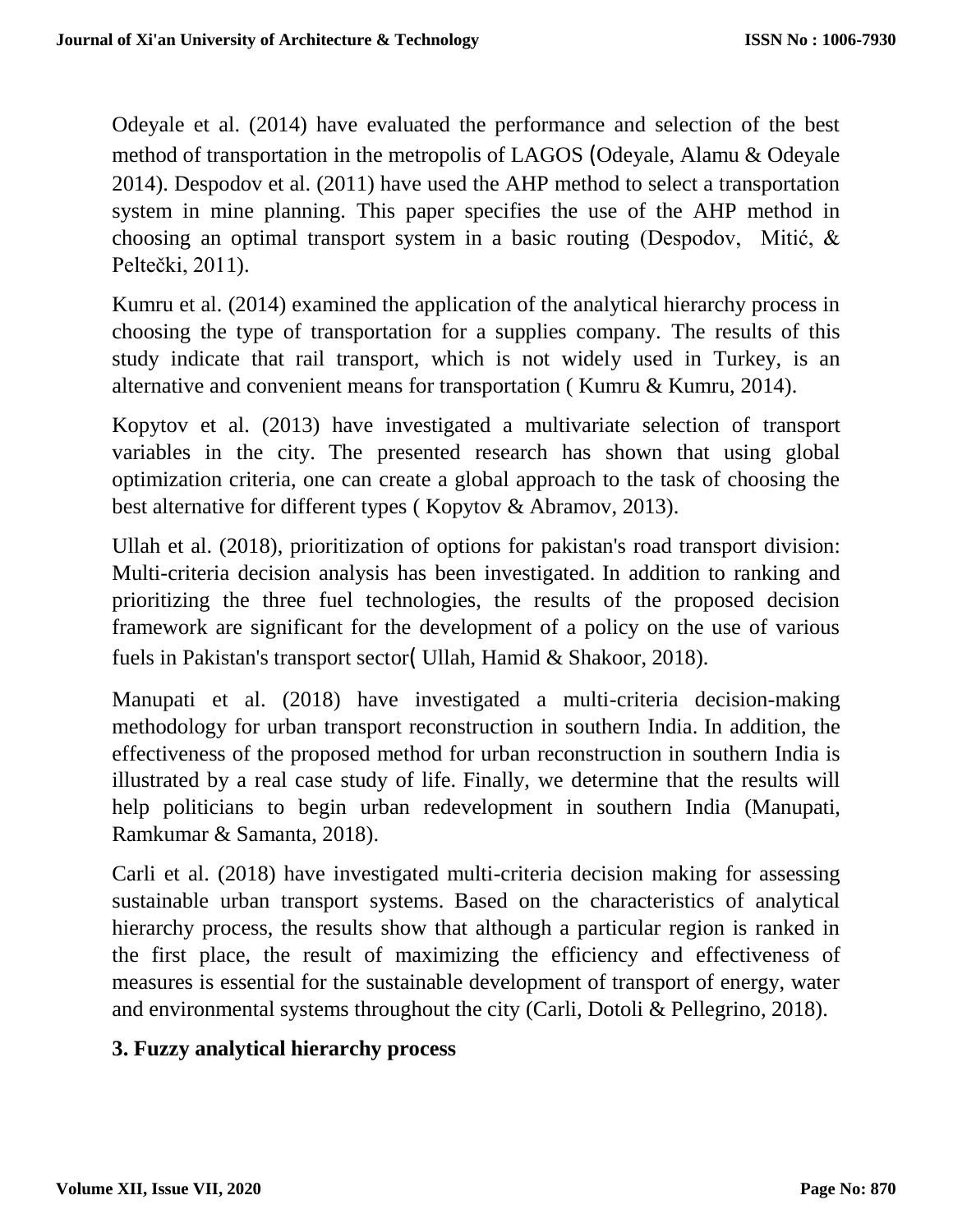The FAHP2 model provides a hierarchical structure of factors, criteria, and solutions. During the decision-making process, the joint conclusion is expressed by many experts as an optimal solution. In fact, the fuzzy analytical hierarchy process method is a combination of the fuzzy theory provided by Lotfizadeh and the gradation of Thomas Al-Saati. After completing the hierarchical structure, the criteria are ranked according to the experts and based on that a solution is presented (Bozdağ, Kahraman & Ruan, 2003).

> $\widetilde{A} = \{ \widetilde{M}_{ij} \}$  The fuzzy paired comparison matrix can be defined as 1:

> > (1)

In this case, the relation  $\widetilde{M}_{ji} = \frac{1}{M_{ij}}$  is created. Weight  $S_k$ , which is a triangular fuzzy number, is defined as:

$$
S_k = \sum_{j=1}^n M_{kj} * \left[ \sum_{i=1}^m \sum_{j=1}^n M_{ij} \right]^{-1}
$$

 $\widetilde{M}$  .  $\widetilde{M}$  . . . 1

 $\widetilde{M}$  ...  $\widetilde{M}$  $1 \tilde{M}$  ...  $\tilde{M}$ 

*M*<sub>2</sub>, 1 ... *M* 

21 **1 112** 2

 $12 \cdots 17.1$ 

*M M*

. .

1  $\frac{1}{2}$   $n^2$ 

*n n*

*M M*

L L  $\mathsf{L}$  $\mathsf{L}$  $\mathsf{L}$  $\mathsf{L}$ 

. .

=

~

*A*

Γ

L

Where *j*, *i* are solutions and *k* represent the row numbers of the indices.

In this method, after estimating the  $S_k$  s, their magnitude must be calculated relative to each other. If  $M_1$  and  $M_2$  are two triangular fuzzy numbers, the magnitude  $M_1$  to  $M<sub>2</sub>$  is defined as [15]:

 ( ) ( ) ( ) 1........................................ 1 2 1 2 1 2 1 2 *V M M hgt M M V M M M M*

 $\overline{\phantom{a}}$ 

.

*n n*

┐

And otherwise we have:

$$
hgt(M_1 \cap M_2) = \frac{u_1 - l_2}{(u_1 - l_2) + (m_2 - m_1)}
$$
\n(4)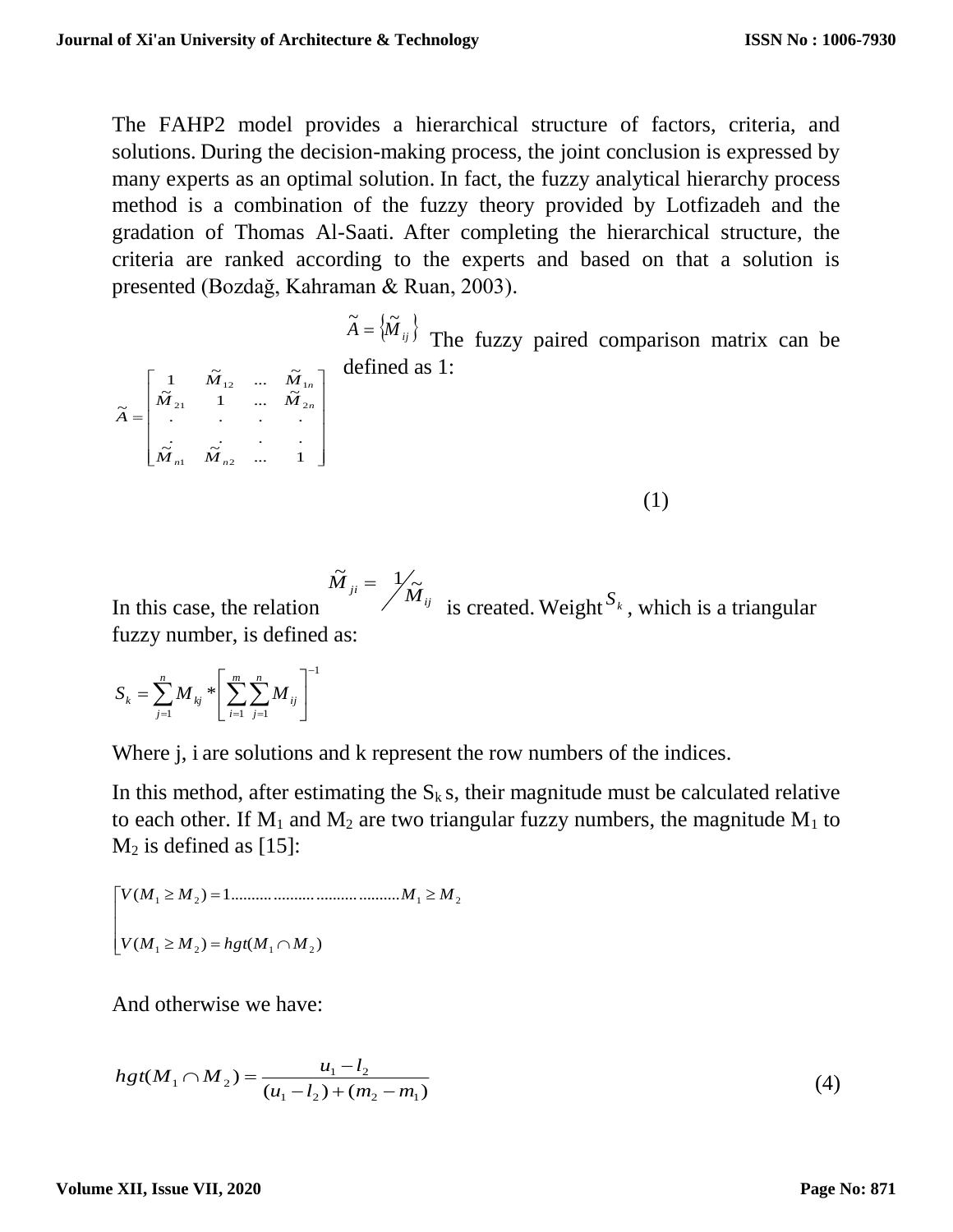To calculate the weight of the indices in the paired comparison matrix, we perform the following:

$$
W'(X_i) = \min\{V(S_i \ge S_k)\}\dots \dots \dots \dots \dots \dots \dots \dots \dots k = 1, 2, \dots, n, k \ne i \quad (5)
$$

Therefore, the weight vector of the indices will be as follows:

$$
W' = [W'(X_1), W'(X_2), \dots, W'(X_n)]'
$$
\n<sup>(6)</sup>

Which is the same as the fuzzy AHP coefficients vector. Criteria are derived according to Equation  $\sqrt{n} \sum_{i=1}^{n} W_i$  $=\frac{W_i'}{\sum W_i}$  $\frac{V_i}{V} = \frac{W_i}{\sum W_i}$  $W_i = \frac{W_i'}{\sum W_i'}$  of updated weights (Dağdeviren & Yüksel, 2008).

### **4. Questionnaire**

The questionnaire designed in this study has two parts, the first part containing questions such as gender, age, level of education, and so on. The second part relates to the questions of the research variables. The questionnaire with 6 main criteria and 4 strategies based on technical, economic, social and other indicators were designed to evaluate sustainable transport strategies for Tehran with the their urbanization rate criterion based on the fuzzy ahp method as Figure 1. According to the history of the studies carried out and the conditions of transportation in Tehran, 6 main criteria are suggested as follows:

- Technical & Technology
- Environment
- Cost
- Quality
- Administrative and organizational
- $\bullet$  Time

And the four solutions are as follows:

- Bus
- Urban Train
- Van
- Taxi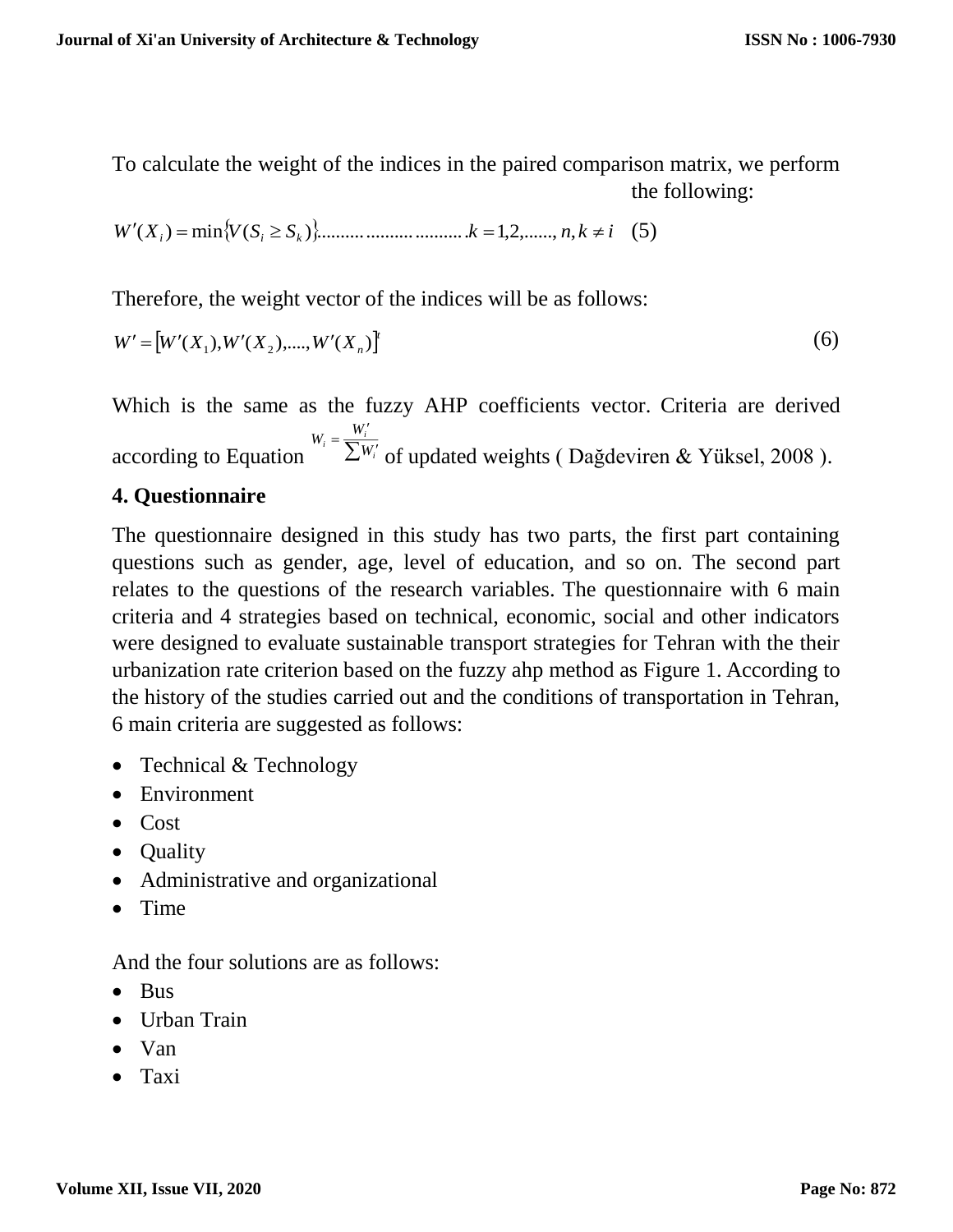

Figure 1. Research Flowchart

Statistical analysis of the questionnaire was performed using SPSS software. Due to the questionnaire has been completed by the experts, it has sufficient validity. Considering the fact that the designed questionnaire was completed by 12 people, the sample size by Cochran method was 11.66 with a 5% error rate. The observed skewness value is 0.156 and is in the range (2, 2- ). That is, the questionnaire is normal in terms of tilting and its distribution is symmetric. Its elongation is 0.694 and is in the range (2, 2- ). This indicates that the variable distribution has a normal elongation, and the questionnaire has successfully passed the normal test.

Table 1: Normality test of the questionnaire

| Kurtosis      |                  | <b>Skewness</b> |                  |
|---------------|------------------|-----------------|------------------|
| Std.<br>Error | <b>Statistic</b> | Std.<br>Error   | <b>Statistic</b> |
| 0.466         | 0.694            | 0.297           | 0.156            |

Descriptive frequency chart of experts based on 3 criteria of education, age and gender has been investigated. According to the experts' responses in this regard, the questionnaire has a validity. The level of education under the diploma is 30%, 20% diploma, 40% bachelor and 10% master's degree. Respondents are also 90% male and 10% female, with an average age of 47. Figure 2 shows the degree of respondents' education that shows the dark blue is diploma, the low blue color is diploma, the yellow color is bachelor's degree and the crimson color is master's degree by percentage.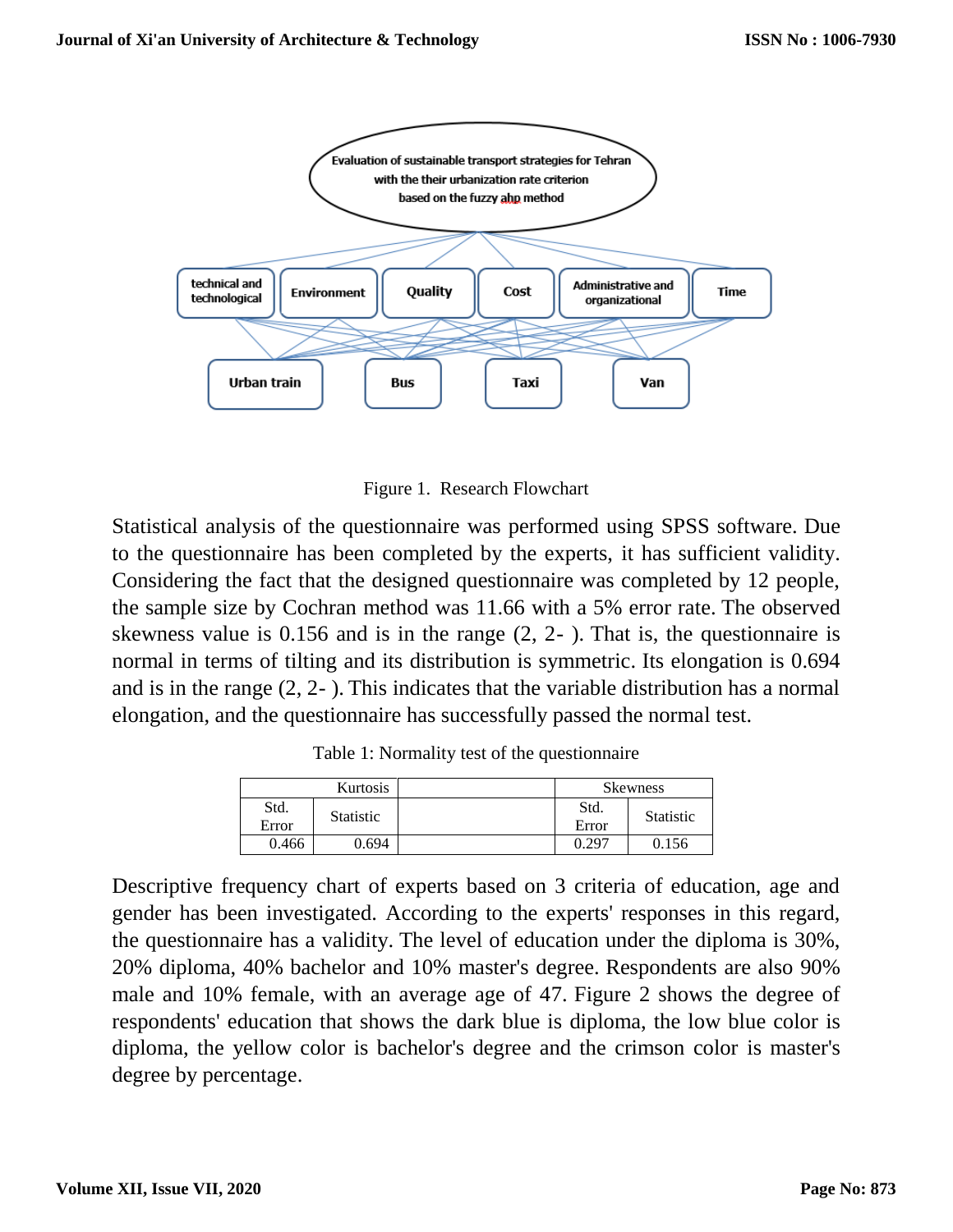

Figure 2: The degree of respondents' education by percentage

Figure 3 shows the gender of the respondents, which dark blue shows the male and yellow shows the female by percentages.



Figure 3: Percentage of respondents' gender

The reliability value is checked in the following tables.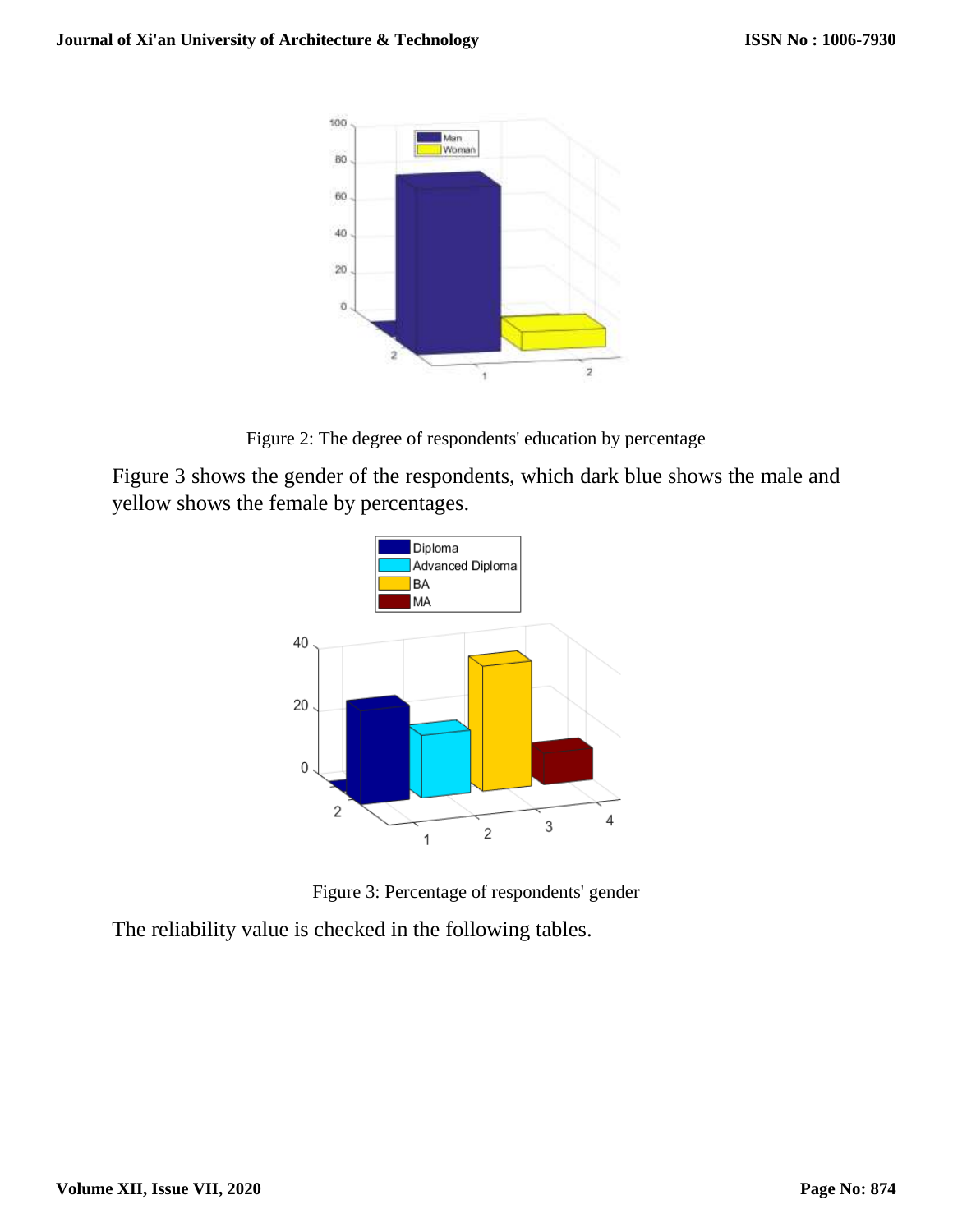|       |          | N  | %     |
|-------|----------|----|-------|
| Cases | Valid    | 22 | 100.0 |
|       | Excluded |    | . U   |
|       | a        |    |       |
|       | Total    | 22 | 100.0 |

| <b>Reliability Statistics</b> |              |              |  |  |  |  |
|-------------------------------|--------------|--------------|--|--|--|--|
| Cronbach's                    | Cronbach's   | N of         |  |  |  |  |
| Alpha                         | Alpha Based  | <b>Items</b> |  |  |  |  |
|                               | on           |              |  |  |  |  |
|                               | Standardized |              |  |  |  |  |
|                               | Items        |              |  |  |  |  |
| .992                          | .993         | 22           |  |  |  |  |

In Table 2, the number of acceptable questionnaires and the number of excluded items in the sub-test have been determined. In second Table 2, the Cronbach alpha is shown and the value of 0.992 is obtained, which is obtained 0.993 after standardization.

### **5. The results of the study area**

Tehran is the most populous city and capital of Iran, center of Tehran province and the city of Tehran. With 8,693,706 people, it is the 24th largest city in the world and the most populous city in the West Asia. Tehran's metropolis is also the third largest metropolis in the Middle East. From the administrative point of view, Tehran has been divided into 22 districts and 122 urban area and includes Tajrish and Rey. The city administration is being run by the Tehran municipality. The mayor of Tehran is elected by the Tehran City Council, and this council will legislate on the performance of the municipality supervision and city administration. In 1347, the first master plan of Tehran, with a 25-year horizon, was prepared under the responsibility of Abdul Aziz Farmanfarmaeian and Victor David Gruen, which as yet has been the most important legal basis for the development of Tehran. As a political and administrative center, the most important Iranian state and judicial institutions are located in Tehran, like the ministries and the Islamic Consultative Assembly, which this city has 30 delegates. The city has two international airports, Imam Khomeini and Mehrabad, which are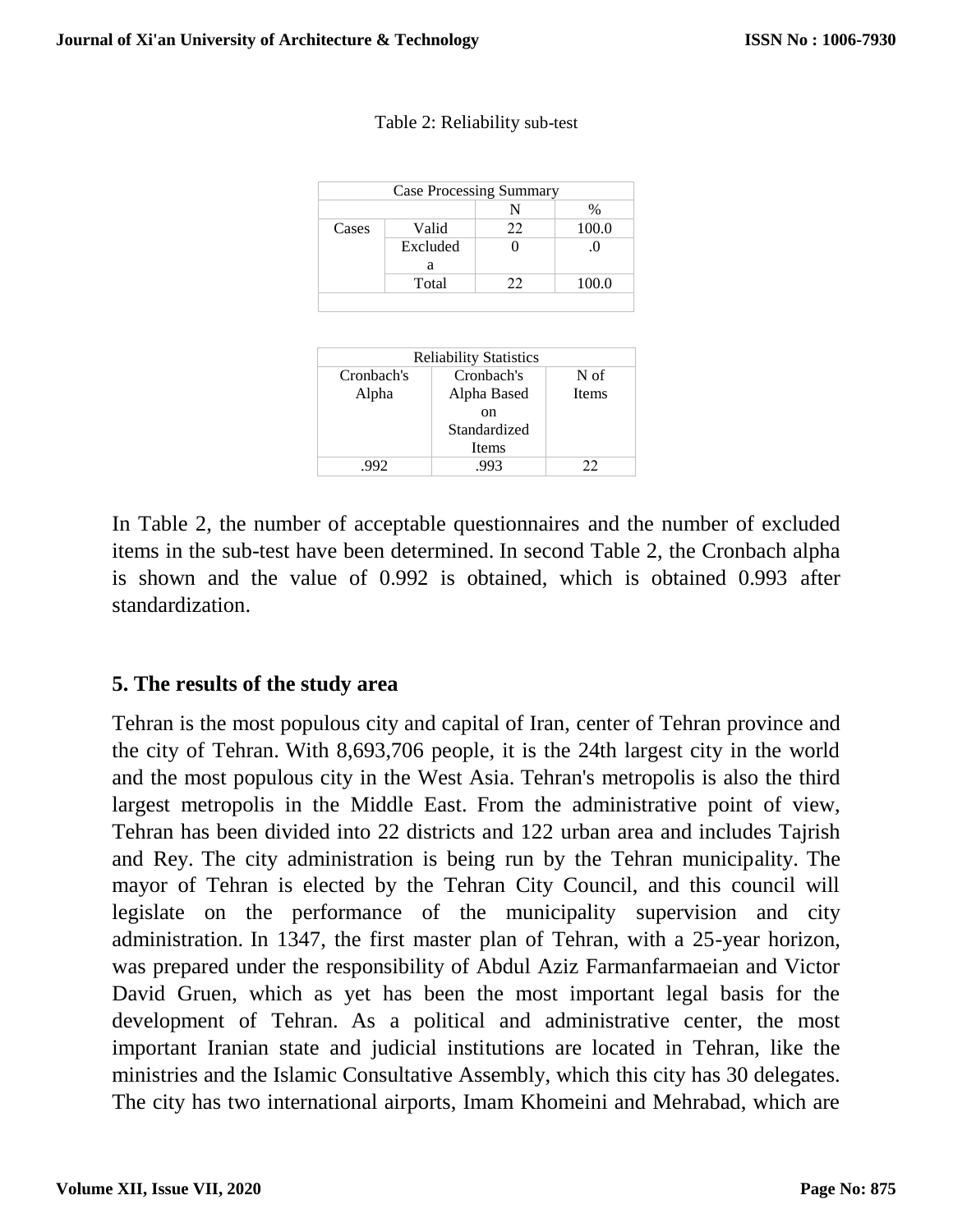one of the most crowded airports in Iran. Tehran has a dense highway network and this network is accompanied by a large group of streets and roads. Azadegan highway is longest highway in Tehran which has 4.36 kilometers long. Personal car journeys are common in Tehran and citizens tend to use personal cars .( Dağdeviren & Yüksel, 2008). Tehran traffic is also not well-suited, and is sometimes called a crisis. After the month of October, the traffic situation of the city is usually worse due to increased student travel. The number of cars and personal vehicles in the city of Tehran is increasing and this has become one of the major problems in the metropolis (Website Tehran). According to Maziar Hosseini, a former deputy for transportation and traffic in Tehran's municipality, the number of cars in this city is about six times the capacity of its streets .( Göteborgs-Posten, 2015).



The first level of hierarchy is the main criterion. It also converts paired comparisons matrix into fuzzy triangles. The expert questionnaire first deals with the prioritizing of each of the main criteria by paired comparisons of main criteria according to the goal. Therefore, we must compare the criteria according to the two by two objective. The result of the questionnaire for the weight of the criteria is presented in Table 3.

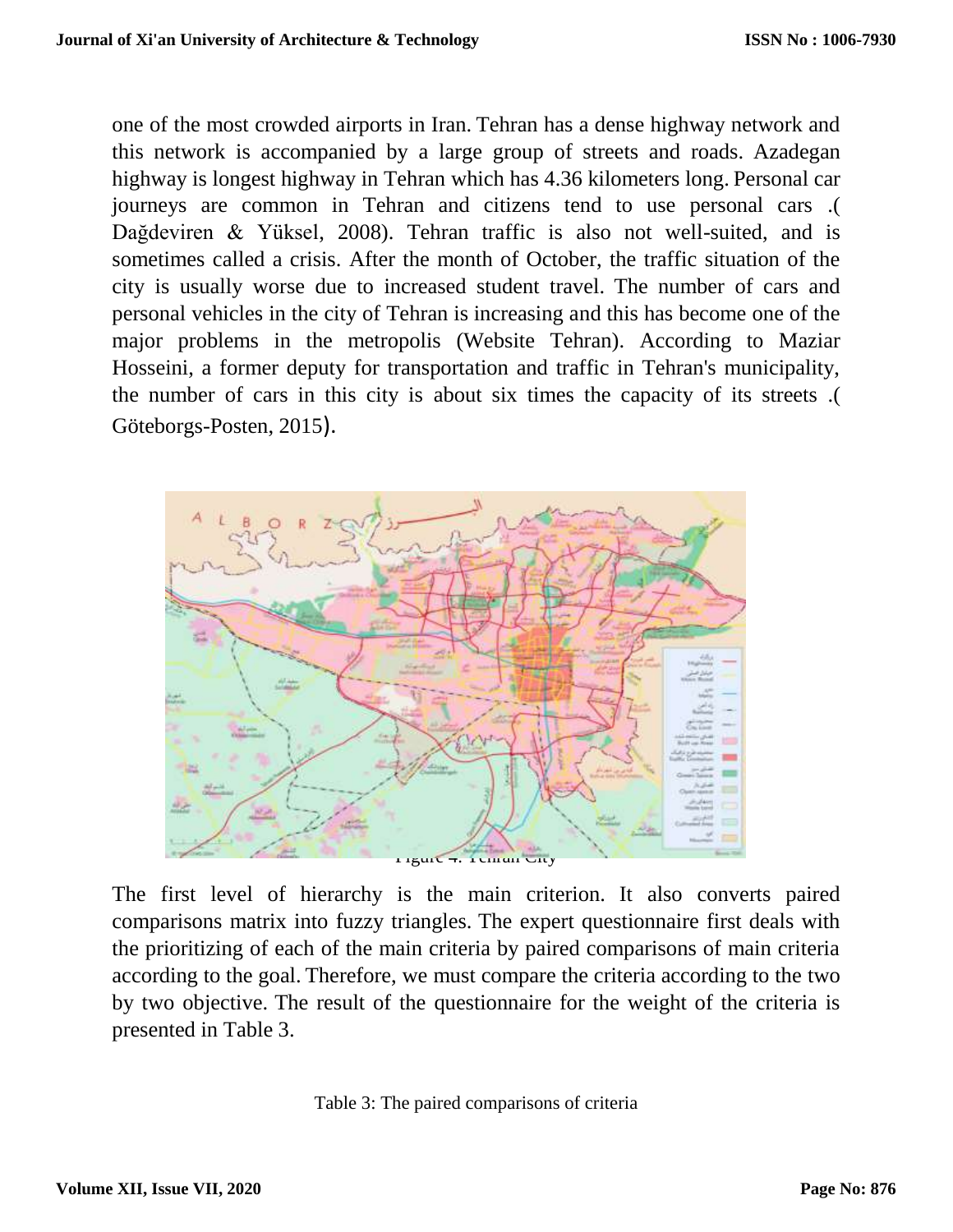|                  | time    | administrative<br>and<br>organizational | cost            | quality         | environment | technical<br>and<br>technology |                                         |
|------------------|---------|-----------------------------------------|-----------------|-----------------|-------------|--------------------------------|-----------------------------------------|
| 0.098            | (3,5,7) | (1/7,1/5,1/3)                           | (1/7,1/5,1/3)   | (1/7, 1/5, 1/3) | (1,3,5)     | (1,1,1)                        | technical and<br>technology             |
| 0.072            | (1,3,5) | (1/5,1/3,1)                             | (1/7, 1/5, 1/3) | (1/7, 1/5, 1/3) | (1,1,1)     |                                | environment                             |
| 0.25             | (3,5,7) | (1,3,5)                                 | (1/7,1/5,1/3)   | (1,1,1)         |             |                                | quality                                 |
| 0.34             | (3,5,7) | (1,3,5)                                 | (1,1,1)         |                 |             |                                | cost                                    |
| 0.23             | (3,5,7) | (1,1,1)                                 |                 |                 |             |                                | time                                    |
| $\boldsymbol{0}$ | (1,1,1) |                                         |                 |                 |             |                                | administrative<br>and<br>organizational |

In this matrix, the inconsistency of 0.097 is acceptable and there is no need to revise in judgments.

According to Figure 5 and Table 3, the priority criteria are as follows:

- 1. Cost
- 2. Quality
- 3. Time
- 4. Technical and technology
- 5. Environment
- 6. Administrative and organizational

Figure 5 shows the weight of each criterion. In this figure, technical and technological, environment, quality, cost, time and administrative and organizational are 1 to 6, respectively. The highest weight belongs to the cost criterion and the lowest weight belongs to administrative and organizational criteria.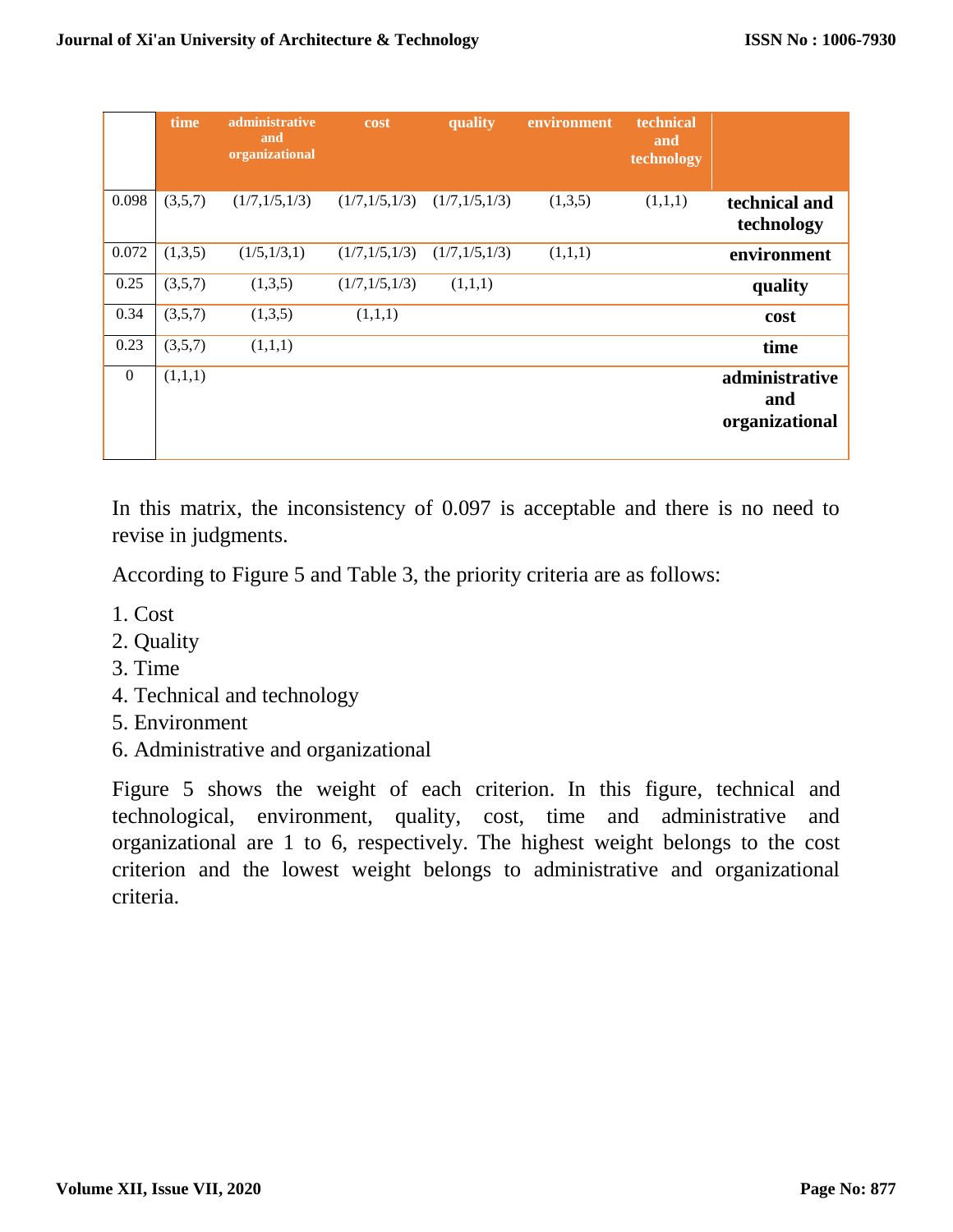

Figure 5. Weight of each criterion

The weight of each option is based on the criteria in Table 4. The criteria are C1 and C6 respectively and the solutions are A1 to A4.

|                                                        | $0.27$ 0.24 0.23 0.68 0.14 0.24 0.39 A1                  |  |  |                |  |
|--------------------------------------------------------|----------------------------------------------------------|--|--|----------------|--|
| $0.3746$ $0.37$ $0.07$ 0 $0.4$ $0.30$ $0.47$ <b>A2</b> |                                                          |  |  |                |  |
|                                                        | $0.18$ $0.18$ $0.5$ $0.23$ $0.2$ $0.24$ $0.12$ <b>A3</b> |  |  |                |  |
| $0.1242$ $0.18$ $0.2$ $0.07$ $0.16$ $0.20$             |                                                          |  |  | $\overline{0}$ |  |

Table 4. The weight of each option based on the criterion

Figure 6 shows the weight of each option based on the criterion. In this figure, there are 1 to 4 solution for estimating buses, urban trains, van and taxis,

respectively.

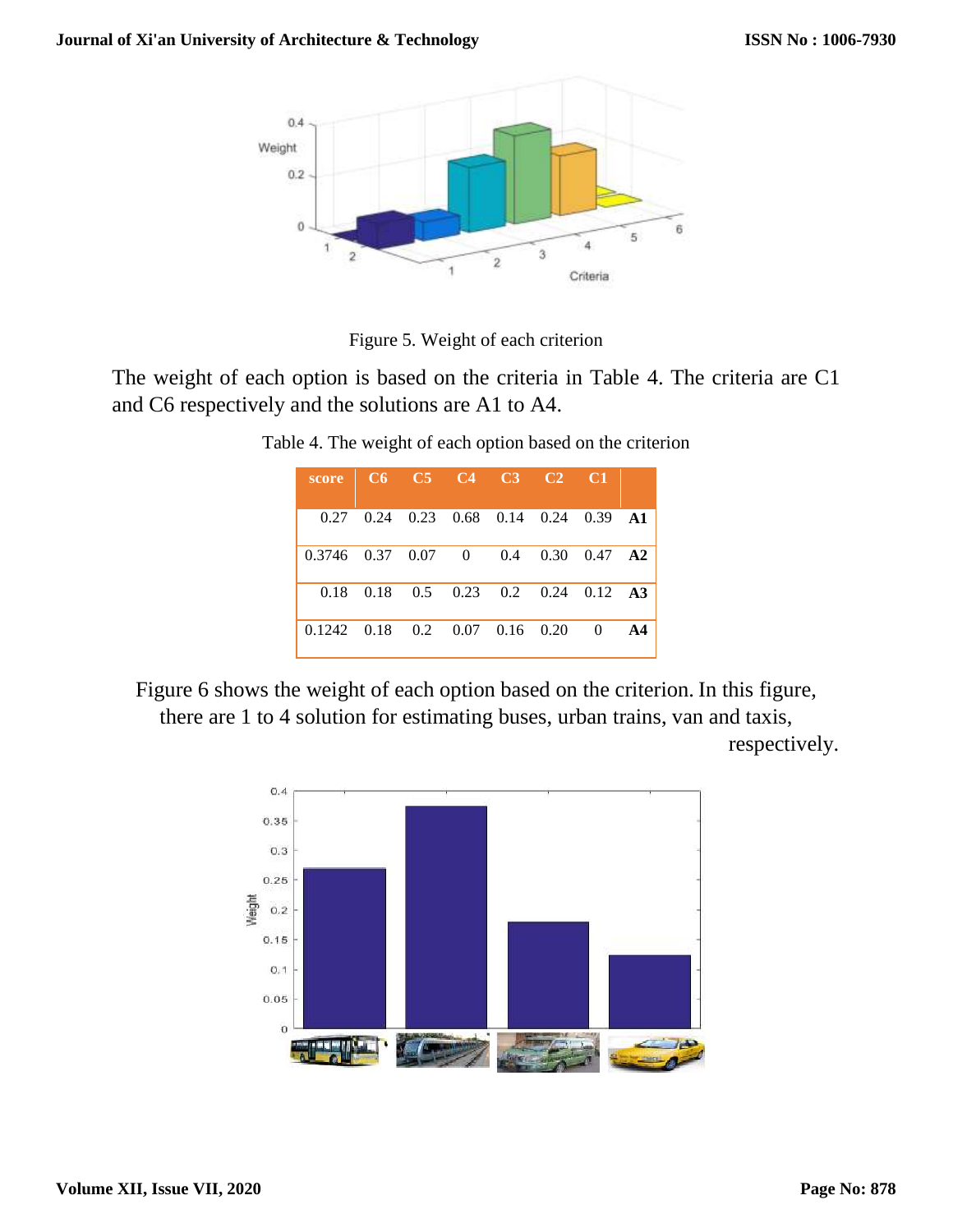Figure 6. Weight of each option based on criterion

### **5. Conclusion**

The purpose of this study is to evaluate the sustainable transport strategies of Tehran. A hybrid method based on the fuzzy analytical hierarchy process has been used to prioritize strategies. In this research, the evaluation of sustainable transportation strategies for Tehran with the urbanization rate based on the fuzzy ahp method has been investigated. The designed questionnaire has 6 sections, the sections are as follows and completed by 44 experts: The main criteria are technical and technology, environment, quality, cost, administrative and organizational and time, and 4 solutions in the form of van, taxi, bus and urban train. The questionnaire used for analytical hierarchy and multi-criteria decision making is called expert questionnaire. The characteristics of respondents to the questionnaire were characterized by three criteria: age, education, gender. In general, 44 respondents answered the questionnaire. Of the respondents, 27 people have a bachelor's degree of 10 people master's degree and 7 people doctoral degrees. The average age of respondents is 55 years. Of the respondents, 9 are female and 35 are male. The priority criteria are as follows: cost, quality, time, technical and technological, environment, administrative and organizational. Prioritization provided by analytical hierarchy in the form of urban train, bus, van and taxi. Considering that in developing countries, economic and financial factors are one of the main parameters affecting the entire country, the weight of this criterion is expected to be more than 34%. In the prioritization, the quality criterion is 25% in the second place, the time criterion is 23% in the third place, the technical and technological is 9% in the fourth place, the environment is 7% in the fifth place and in the sixth place administrative and organizational is 0%. The first solution is the 37% urban train and the second solution is the 18% bus, which reflects the focus on the first two solutions. The use of intelligent methods, such as artificial intelligence, can also contribute to sustained transport (Memarian Sorkhabi, 2015).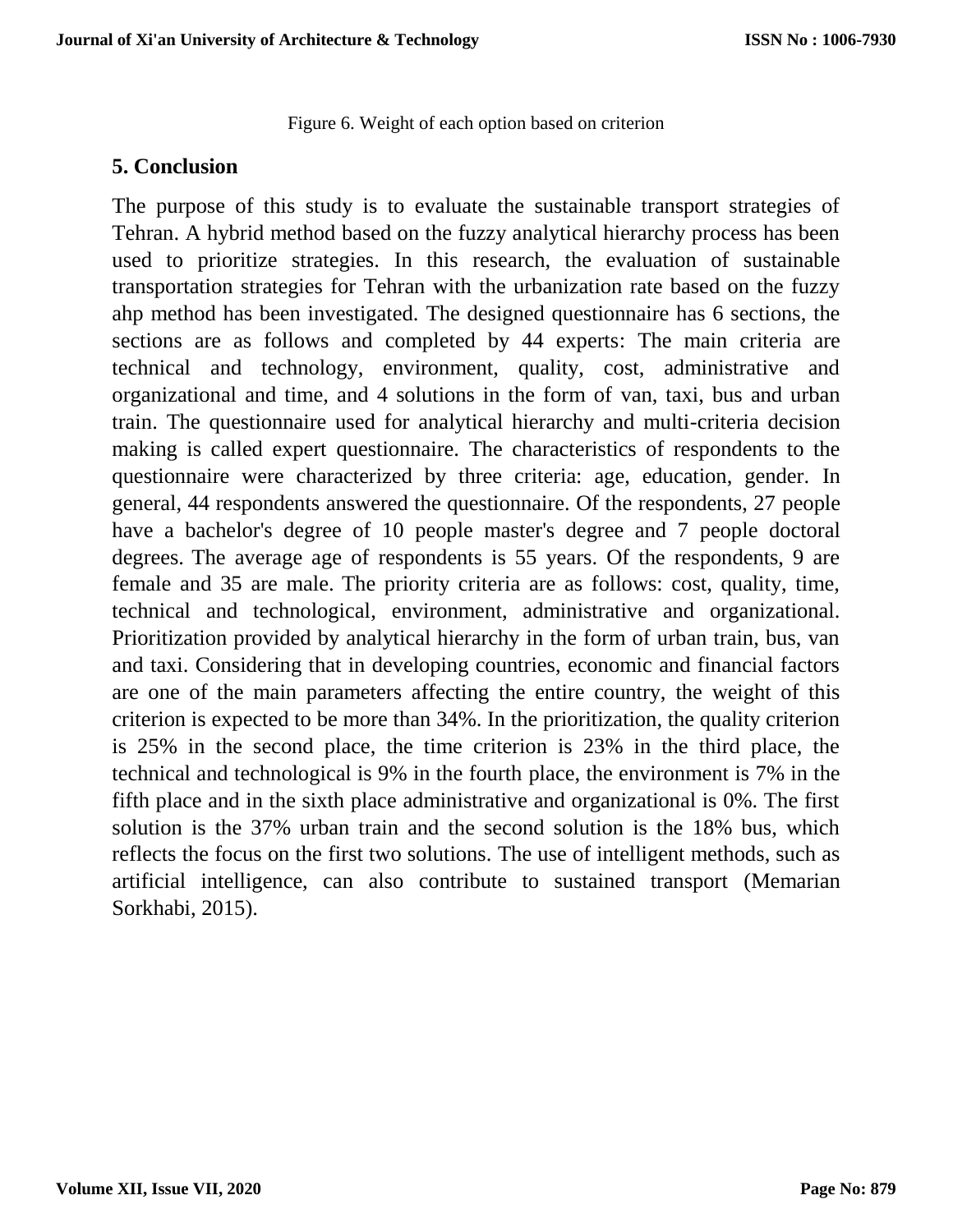### **Reference:**

[1] Celik E, Akyuz E. An interval type-2 fuzzy AHP and TOPSIS methods for decision-making problems in maritime transportation engineering: The case of ship loader. Ocean Engineering. 2018 May 1;155:371-81.

[2] Azimifard A, Moosavirad SH, Ariafar S. Selecting sustainable supplier countries for Iran's steel industry at three levels by using AHP and TOPSIS methods. Resources Policy. 2018 Aug 1;57:30-44.

[3] Soner O, Celik E, Akyuz E. Application of AHP and VIKOR methods under interval type 2 fuzzy environment in maritime transportation. Ocean Engineering. 2017 Jan 1;129:107-16.

[4] Buwana E, Hasibuan HS, Abdini C. Alternatives selection for sustainable transportation system in Kasongan City. Procedia-Social and Behavioral Sciences. 2016 Jul 14;227:11-8.

[5] Özkır V, Demirel T. A fuzzy assessment framework to select among transportation investment projects in Turkey. Expert Systems with Applications. 2012 Jan 1;39(1):74-80.

[6] Nguyen AT, Nguyen LD, Le-Hoai L, Dang CN. Quantifying the complexity of transportation projects using the fuzzy analytic hierarchy process. International Journal of Project Management. 2015 Aug 1;33(6):1364-76.

[7] Odeyale SO, Alamu OJ, Odeyale EO. PERFORMANCE EVALUATION AND SELECTION OF BEST MODE OF TRANSPORTATION IN LAGOS STATE METROPOLIS. International Journal for Traffic & Transport Engineering. 2014 Jan 1;4(1).

[8] Despodov Z, Mitić S, Peltečki D. Application of the AHP method for selection of a transportation system in mine planning. Podzemni radovi. 2011 Dec 31(19):93-9.

[9] Kumru M, Kumru PY. Analytic hierarchy process application in selecting the mode of transport for a logistics company. Journal of Advanced Transportation. 2014 Dec;48(8):974-99.

[10] Kopytov E, Abramov D. Multiple-criteria choice of transportation alternatives in freight transport system for different types of cargo. InProceedings of the 13th international conference: Reliability and statistics in transportation and communication (RelStat'13) 2013 (pp. 16-19).

[11] Ullah K, Hamid S, Mirza FM, Shakoor U. Prioritizing the gaseous alternatives for the road transport sector of Pakistan: A multi criteria decision making analysis. Energy. 2018 Dec 15;165:1072-84.

[12] Manupati VK, Ramkumar M, Samanta D. A multi-criteria decision making approach for the urban renewal in Southern India. Sustainable Cities and Society. 2018 Oct 1;42:471-81.

[13] Carli R, Dotoli M, Pellegrino R. Multi-criteria decision-making for sustainable metropolitan cities assessment. Journal of environmental management. 2018 Nov 15;226:46-61.

[14] C.E. Bozdağ, C. Kahraman, D. Ruan, Fuzzy group decision making for selection among computer integrated manufacturing systems, Computers in Industry, 51 (2003), pp. 13-29

[15] G. Büyüközkan, C. Kahraman, D. Ruan, A fuzzy multi-criteria decision approach for software development strategy selection, International Journal of General Systems, 33 (2004), pp. 259-280

[16] M. Dağdeviren, İ. Yüksel, Developing a fuzzy analytic hierarchy process (AHP) model for behaviorbased safety management, Information Sciences, 178 (2008), pp. 1717-1723

[17] Tehran. An Educational Website about Tehran[dead link]

[18] "Smogglarm i många världsstäder". Göteborgs-Posten. 2015-12-19.

[19] "'Tehran's overpopulation will cause ecological ruin'". Payvand.com. 2006-11-22. Archived from the original on 2010-10-28. Retrieved 2016-03-04.